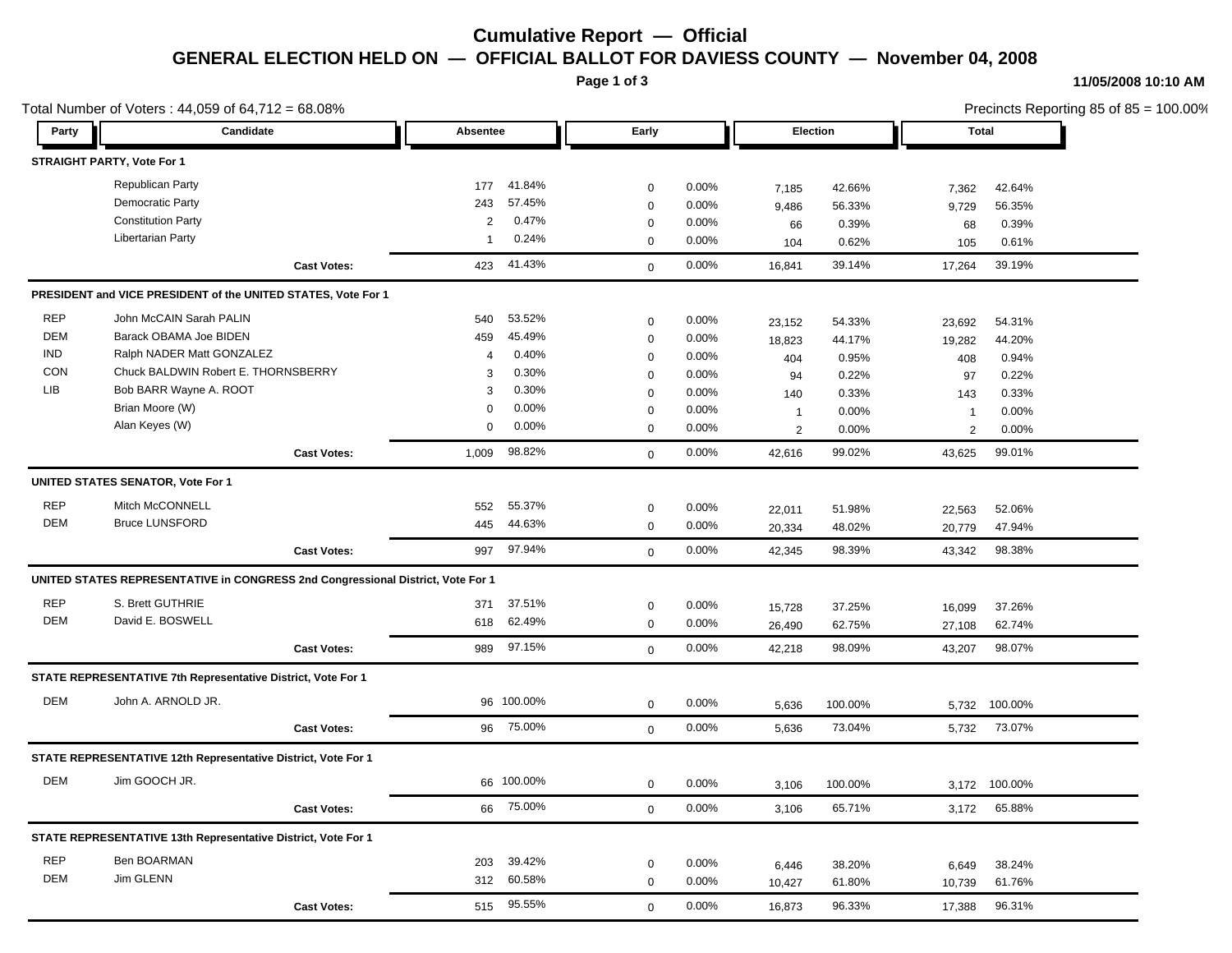# **Cumulative Report — Official GENERAL ELECTION HELD ON — OFFICIAL BALLOT FOR DAVIESS COUNTY — November 04, 2008**

**Page 2 of 3**

**11/05/2008 10:10 AM**

| Total Number of Voters: 44,059 of 64,712 = 68.08% |                                                                       |                    |                      |              |       |          |         | Precincts Reporting 85 of 85 = 100.00% |         |  |
|---------------------------------------------------|-----------------------------------------------------------------------|--------------------|----------------------|--------------|-------|----------|---------|----------------------------------------|---------|--|
| Party                                             | Candidate                                                             |                    | Absentee             | Early        |       | Election |         | <b>Total</b>                           |         |  |
|                                                   | STATE REPRESENTATIVE 14th Representative District, Vote For 1         |                    |                      |              |       |          |         |                                        |         |  |
| <b>DEM</b>                                        | Tommy THOMPSON                                                        |                    | 179 100.00%          | $\mathbf 0$  | 0.00% | 8,073    | 100.00% | 8,252                                  | 100.00% |  |
|                                                   |                                                                       | <b>Cast Votes:</b> | 179 74.90%           | $\mathbf{0}$ | 0.00% | 8,073    | 72.22%  | 8,252                                  | 72.27%  |  |
|                                                   | STATE REPRESENTATIVE 18th Representative District, Vote For 1         |                    |                      |              |       |          |         |                                        |         |  |
| <b>REP</b>                                        | Dwight D. BUTLER                                                      |                    | 12 100.00%           | $\mathbf 0$  | 0.00% | 1,125    | 100.00% | 1,137                                  | 100.00% |  |
|                                                   |                                                                       | <b>Cast Votes:</b> | 12 50.00%            | $\mathbf{0}$ | 0.00% | 1,125    | 59.27%  | 1,137                                  | 59.16%  |  |
|                                                   | <b>COMMONWEALTH'S ATTORNEY 6th Judicial Circuit, Vote For 1</b>       |                    |                      |              |       |          |         |                                        |         |  |
| DEM                                               | Bruce E. KUEGEL                                                       |                    | 773 100.00%          | $\mathbf 0$  | 0.00% | 31,629   | 100.00% | 32,402                                 | 100.00% |  |
|                                                   |                                                                       | <b>Cast Votes:</b> | 773 75.93%           | $\mathbf 0$  | 0.00% | 31,629   | 73.49%  | 32,402                                 | 73.55%  |  |
|                                                   | <b>CIRCUIT JUDGE 6th Judicial Circuit 2nd Division, Vote For 1</b>    |                    |                      |              |       |          |         |                                        |         |  |
| <b>NPJ</b>                                        | Joe CASTLEN                                                           |                    | 726 100.00%          | $\mathbf 0$  | 0.00% | 29,839   | 100.00% | 30,565                                 | 100.00% |  |
|                                                   |                                                                       | <b>Cast Votes:</b> | 726 71.32%           | $\Omega$     | 0.00% | 29,839   | 69.34%  | 30,565                                 | 69.39%  |  |
|                                                   | SOIL and WATER CONSERVATION DISTRICT SUPERVISORS, Vote For 4          |                    |                      |              |       |          |         |                                        |         |  |
|                                                   | Thomas E. NEAL                                                        |                    | 34.01%<br>500        | $\pmb{0}$    | 0.00% | 17,445   | 34.03%  | 17,945                                 | 34.03%  |  |
|                                                   | Richard STRODE                                                        |                    | 33.33%<br>490        | $\mathbf 0$  | 0.00% | 17,949   | 35.01%  | 18,439                                 | 34.97%  |  |
|                                                   | C. A. PANTLE JR.                                                      |                    | 32.65%<br>480        | $\mathbf 0$  | 0.00% | 15,858   | 30.93%  | 16,338                                 | 30.98%  |  |
|                                                   | Daniel R GOODWIN (W)                                                  |                    | 0.00%<br>$\mathbf 0$ | $\mathbf 0$  | 0.00% | 12       | 0.02%   | 12                                     | 0.02%   |  |
|                                                   |                                                                       | <b>Cast Votes:</b> | 36.10%<br>1,470      | $\mathbf 0$  | 0.00% | 51,264   | 29.79%  | 52,734                                 | 29.93%  |  |
|                                                   | <b>MEMBER BOARD of EDUCATION 3rd Educational District, Vote For 1</b> |                    |                      |              |       |          |         |                                        |         |  |
| <b>NPS</b>                                        | Dianne Burns MACKEY                                                   |                    | 44.63%<br>54         | $\mathbf 0$  | 0.00% | 2,667    | 56.04%  | 2,721                                  | 55.76%  |  |
| <b>NPS</b>                                        | Joe H. OVERBY                                                         |                    | 55.37%<br>67         | $\mathbf 0$  | 0.00% | 2,092    | 43.96%  | 2,159                                  | 44.24%  |  |
|                                                   |                                                                       | <b>Cast Votes:</b> | 61.11%<br>121        | $\mathbf{0}$ | 0.00% | 4,759    | 74.52%  | 4,880                                  | 74.12%  |  |
|                                                   | <b>MEMBER BOARD of EDUCATION 4th Educational District, Vote For 1</b> |                    |                      |              |       |          |         |                                        |         |  |
| <b>NPS</b>                                        | Frank G. RINEY III.                                                   |                    | 59 100.00%           | $\mathbf 0$  | 0.00% | 3,967    | 100.00% | 4,026                                  | 100.00% |  |
|                                                   |                                                                       | <b>Cast Votes:</b> | 59 77.63%            | $\mathbf 0$  | 0.00% | 3,967    | 67.41%  | 4,026                                  | 67.54%  |  |
|                                                   | MEMBER BOARD of EDUCATION 5th Educational District, Vote For 1        |                    |                      |              |       |          |         |                                        |         |  |
| <b>NPS</b>                                        | Mary Tim GRIFFIN                                                      |                    | 75 100.00%           | $\mathbf 0$  | 0.00% | 3,349    | 100.00% | 3,424                                  | 100.00% |  |
|                                                   |                                                                       | <b>Cast Votes:</b> | 75 68.18%            | $\mathbf 0$  | 0.00% | 3,349    | 64.12%  | 3,424                                  | 64.20%  |  |